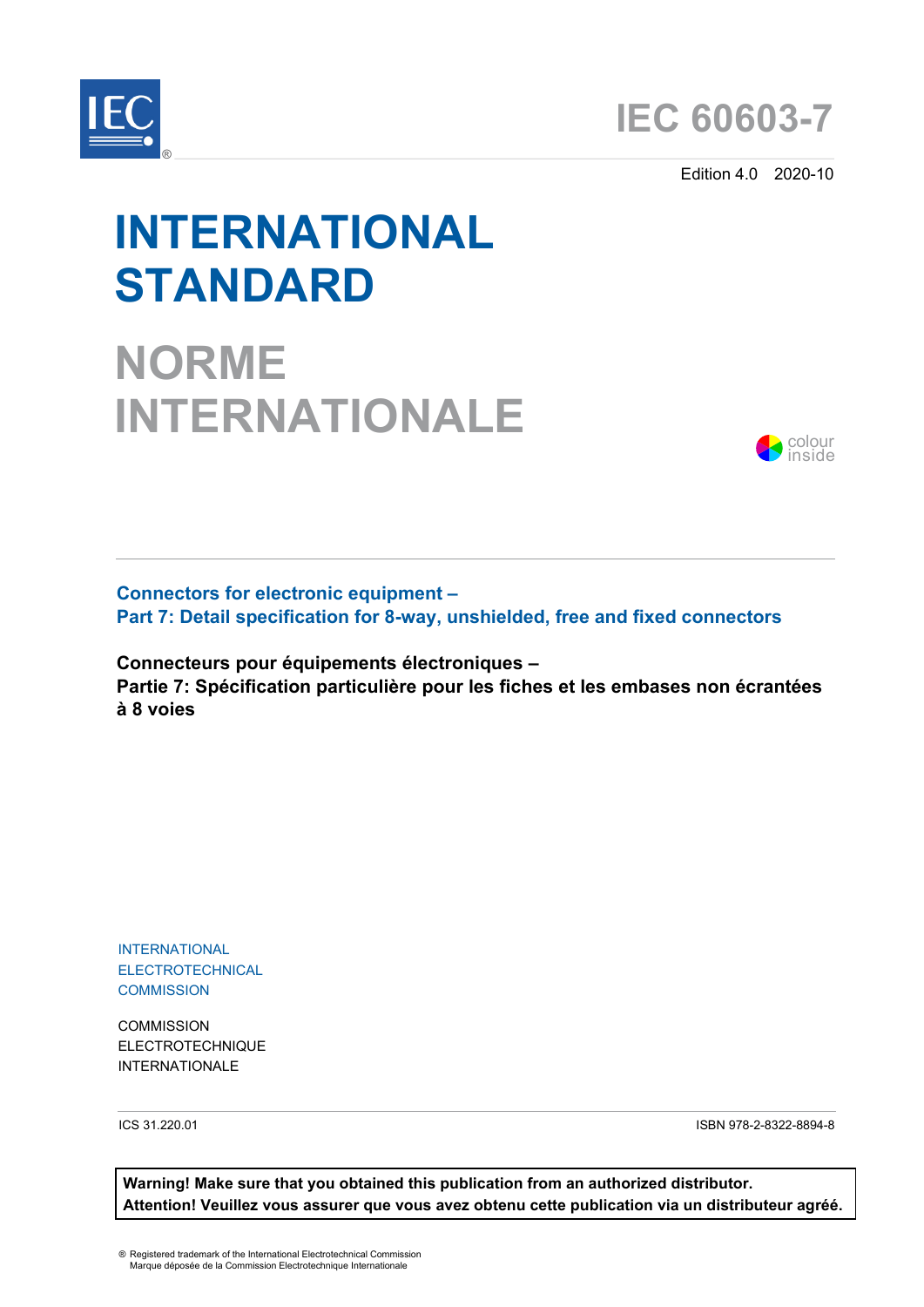# **CONTENTS**

| 1 |              |                                                                            |  |
|---|--------------|----------------------------------------------------------------------------|--|
| 2 |              |                                                                            |  |
| 3 |              |                                                                            |  |
| 4 |              |                                                                            |  |
|   | 4.1          | View showing typical fixed and free connectors (see Figure 2)12            |  |
|   | 4.2          |                                                                            |  |
|   | 4.2.1        |                                                                            |  |
|   | 4.2.2        |                                                                            |  |
|   | 4.2.3        |                                                                            |  |
|   | 4.2.4        |                                                                            |  |
| 5 |              | Cable terminations and internal connections - Fixed and free connectors 20 |  |
|   | 5.1          |                                                                            |  |
|   | 5.2          |                                                                            |  |
|   | 5.2.1        |                                                                            |  |
|   | 5.2.2        |                                                                            |  |
| 6 |              |                                                                            |  |
|   | 6.1          |                                                                            |  |
|   | 6.2          |                                                                            |  |
| 7 |              |                                                                            |  |
|   | 7.1          |                                                                            |  |
|   | 7.2          |                                                                            |  |
|   | 7.3          |                                                                            |  |
|   | 7.4          |                                                                            |  |
|   | 7.4.1        |                                                                            |  |
|   | 7.4.2        |                                                                            |  |
|   | 7.4.3        |                                                                            |  |
|   | 7.4.4        |                                                                            |  |
|   | 7.4.5        |                                                                            |  |
|   | 7.4.6        |                                                                            |  |
|   | 7.4.7        |                                                                            |  |
|   | 7.4.8<br>7.5 |                                                                            |  |
|   | 7.6          |                                                                            |  |
|   | 7.6.1        |                                                                            |  |
|   | 7.6.2        |                                                                            |  |
|   | 7.6.3        |                                                                            |  |
| 8 |              |                                                                            |  |
|   | 8.1          |                                                                            |  |
|   | 8.2          |                                                                            |  |
|   | 8.3          |                                                                            |  |
|   | 8.4          |                                                                            |  |
|   | 8.5          |                                                                            |  |
|   | 8.6          |                                                                            |  |
|   |              |                                                                            |  |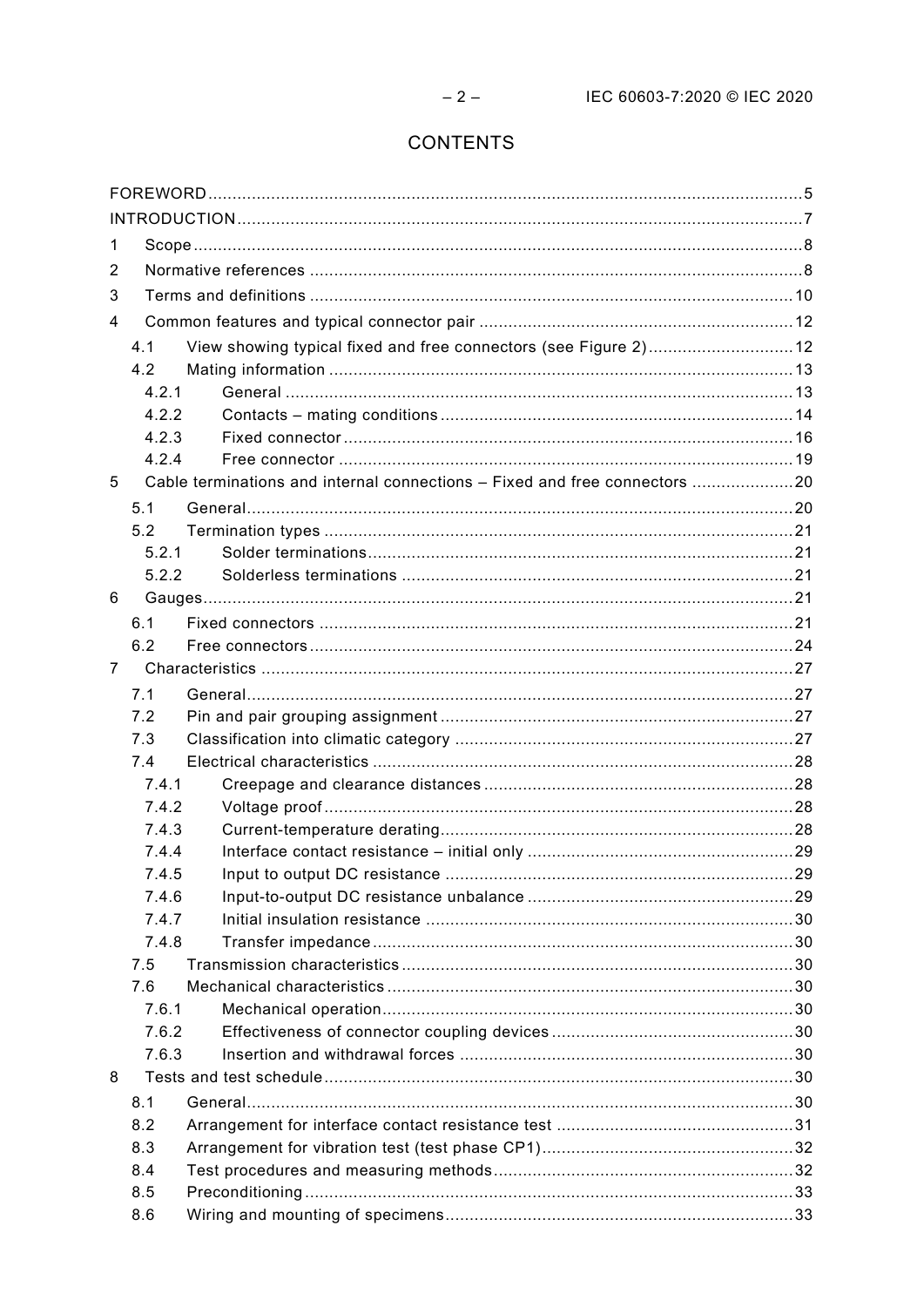| 8.6.1      |                                                                             |  |
|------------|-----------------------------------------------------------------------------|--|
| 8.6.2      |                                                                             |  |
| 8.7        |                                                                             |  |
| 8.7.1      |                                                                             |  |
| 8.7.2      |                                                                             |  |
| 8.7.3      |                                                                             |  |
|            |                                                                             |  |
| A.1        |                                                                             |  |
| A.2        |                                                                             |  |
| A.3        |                                                                             |  |
| A.4        |                                                                             |  |
| A.5        |                                                                             |  |
|            |                                                                             |  |
| B.1        |                                                                             |  |
| B.2        |                                                                             |  |
| B.3<br>B.4 |                                                                             |  |
|            |                                                                             |  |
| C.1        |                                                                             |  |
| C.2        |                                                                             |  |
|            |                                                                             |  |
| D.1        | Fixed connector, female contacts Keystone type - Type A, variant 03 in the  |  |
|            |                                                                             |  |
| D.2        |                                                                             |  |
|            |                                                                             |  |
| E.1        |                                                                             |  |
| E.2        |                                                                             |  |
| E.3        |                                                                             |  |
| E.4        |                                                                             |  |
| E.5        |                                                                             |  |
| E.6        |                                                                             |  |
| E.7        |                                                                             |  |
|            |                                                                             |  |
|            |                                                                             |  |
|            |                                                                             |  |
|            |                                                                             |  |
|            | Figure 3 - Contact interface dimensions with terminated free connector  14  |  |
|            |                                                                             |  |
|            |                                                                             |  |
|            |                                                                             |  |
|            |                                                                             |  |
|            |                                                                             |  |
|            |                                                                             |  |
|            | Figure 10 - Fixed connector pin and pair grouping assignment (front view of |  |
|            |                                                                             |  |
|            |                                                                             |  |
|            |                                                                             |  |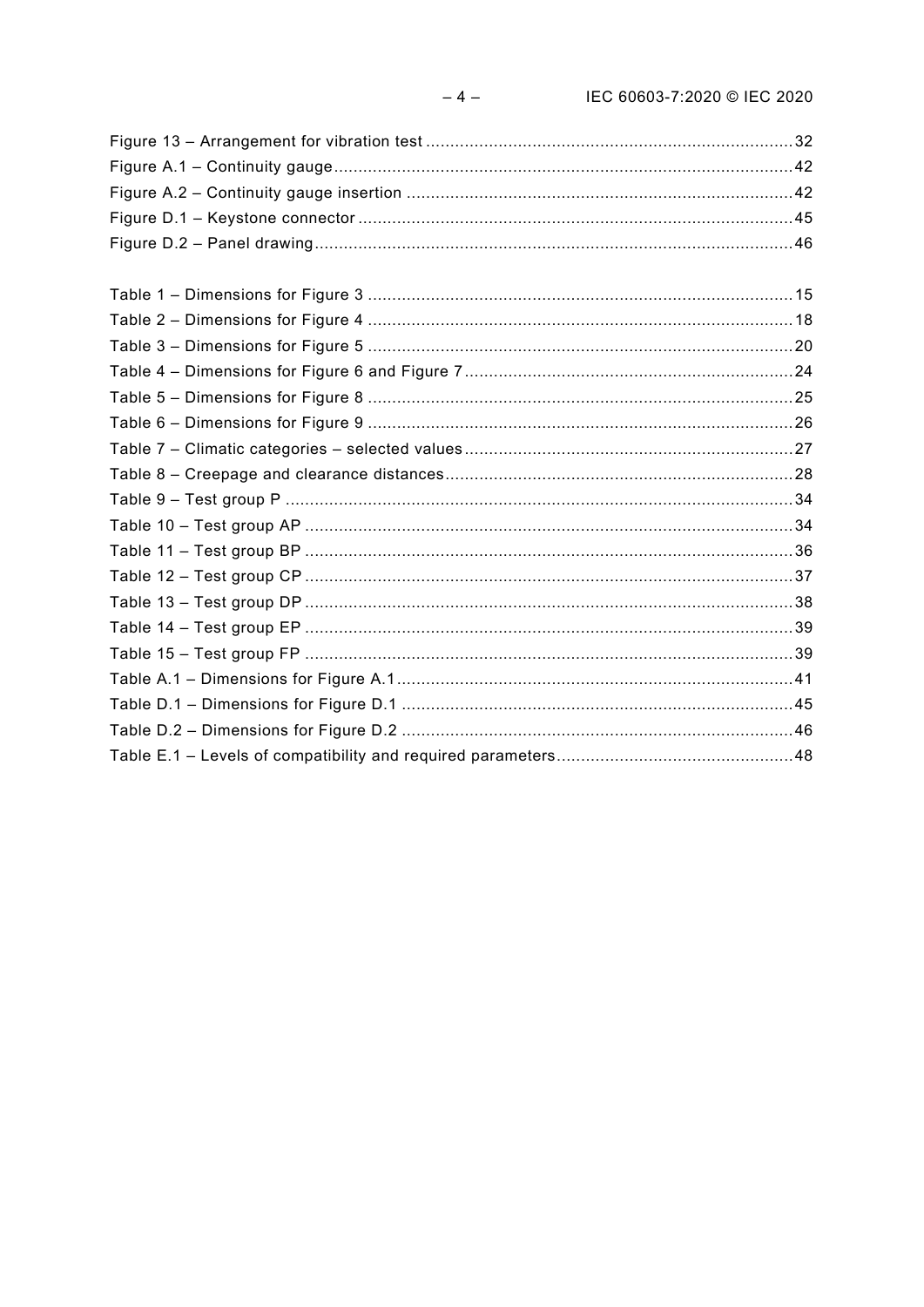## INTERNATIONAL ELECTROTECHNICAL COMMISSION

\_\_\_\_\_\_\_\_\_\_\_\_

## **CONNECTORS FOR ELECTRONIC EQUIPMENT –**

## **Part 7: Detail specification for 8-way, unshielded, free and fixed connectors**

### FOREWORD

- <span id="page-4-0"></span>1) The International Electrotechnical Commission (IEC) is a worldwide organization for standardization comprising all national electrotechnical committees (IEC National Committees). The object of IEC is to promote international co-operation on all questions concerning standardization in the electrical and electronic fields. To this end and in addition to other activities, IEC publishes International Standards, Technical Specifications, Technical Reports, Publicly Available Specifications (PAS) and Guides (hereafter referred to as "IEC Publication(s)"). Their preparation is entrusted to technical committees; any IEC National Committee interested in the subject dealt with may participate in this preparatory work. International, governmental and nongovernmental organizations liaising with the IEC also participate in this preparation. IEC collaborates closely with the International Organization for Standardization (ISO) in accordance with conditions determined by agreement between the two organizations.
- 2) The formal decisions or agreements of IEC on technical matters express, as nearly as possible, an international consensus of opinion on the relevant subjects since each technical committee has representation from all interested IEC National Committees.
- 3) IEC Publications have the form of recommendations for international use and are accepted by IEC National Committees in that sense. While all reasonable efforts are made to ensure that the technical content of IEC Publications is accurate, IEC cannot be held responsible for the way in which they are used or for any misinterpretation by any end user.
- 4) In order to promote international uniformity, IEC National Committees undertake to apply IEC Publications transparently to the maximum extent possible in their national and regional publications. Any divergence between any IEC Publication and the corresponding national or regional publication shall be clearly indicated in the latter.
- 5) IEC itself does not provide any attestation of conformity. Independent certification bodies provide conformity assessment services and, in some areas, access to IEC marks of conformity. IEC is not responsible for any services carried out by independent certification bodies.
- 6) All users should ensure that they have the latest edition of this publication.
- 7) No liability shall attach to IEC or its directors, employees, servants or agents including individual experts and members of its technical committees and IEC National Committees for any personal injury, property damage or other damage of any nature whatsoever, whether direct or indirect, or for costs (including legal fees) and expenses arising out of the publication, use of, or reliance upon, this IEC Publication or any other IEC Publications.
- 8) Attention is drawn to the Normative references cited in this publication. Use of the referenced publications is indispensable for the correct application of this publication.
- 9) Attention is drawn to the possibility that some of the elements of this IEC Publication may be the subject of patent rights. IEC shall not be held responsible for identifying any or all such patent rights.

International Standard IEC 60603-7 has been prepared by subcommittee 48B: Electrical connectors, of IEC technical committee 48: Electrical connectors and mechanical structures for electrical and electronic equipment.

This fourth edition cancels and replaces the third edition, published in 2008, its Amendment 1:2011 and its Amendment 2:2019. It constitutes a technical revision.

This edition includes the following significant technical change with respect to the previous edition:

- Revised the definitions for intermateability and interoperability; added new definitions.
- Corrected dimension line for dimension AZ2 in Figure 5.
- Corrected dimension line for dimension F1 in Figure A.1.
- Revised the reference to ISO/IEC 11801 to ISO/IEC 11801-1.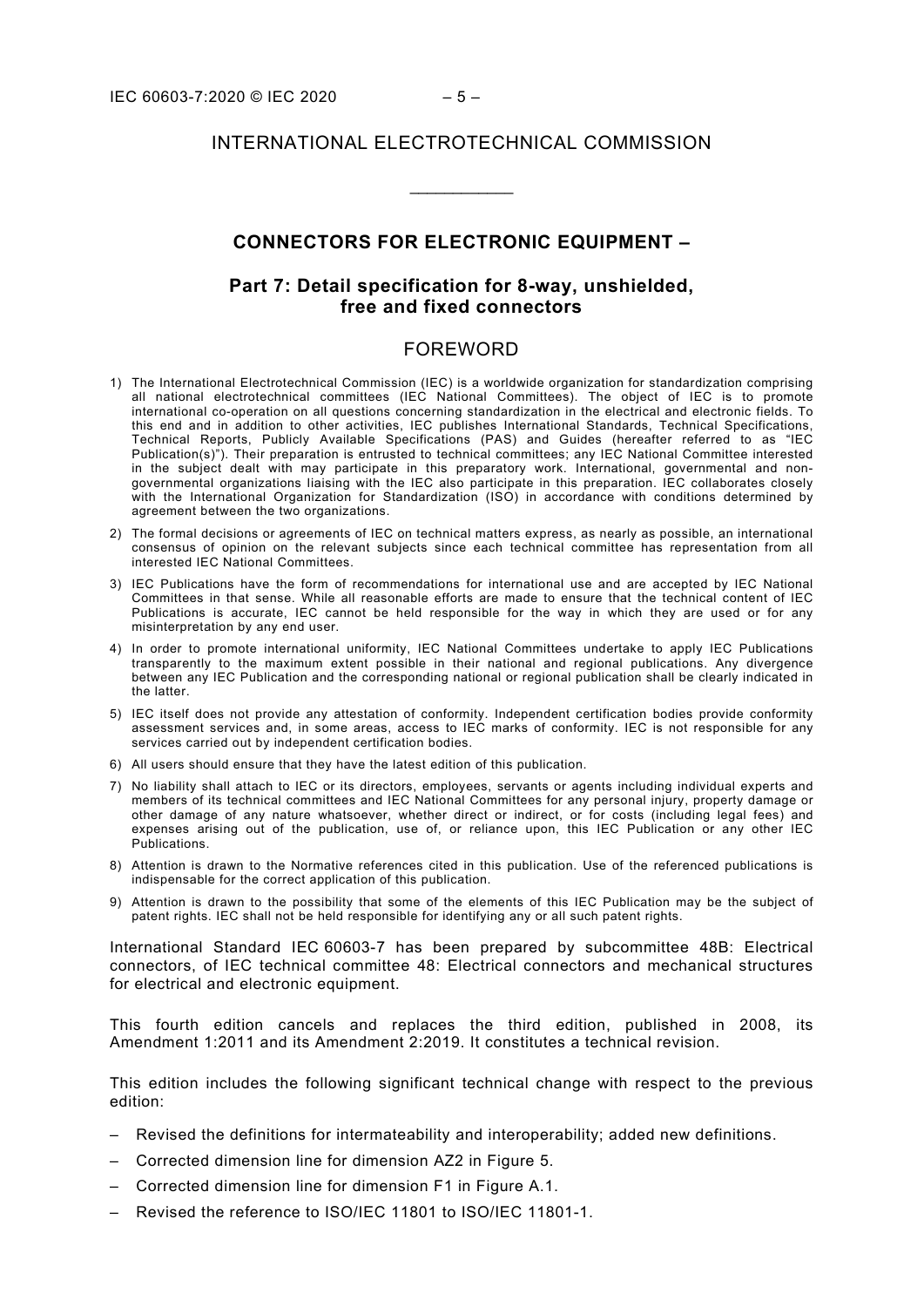- Added lower limiting temperature and upper limiting temperature definitions.
- Revised Table 1 to Table 8 so the column order is Minimum-Nominal-Maximum dimensions (ascending order).
- Corrected Table 7: Climatic category and Upper temperature values to 90 °C (to be consistent with the graph in Figure 10 and Note 1 in Figure 10).
- Revised the wording in 8.2, contact resistance, for clarification.
- Revised Figure 11 and Figure 12 and the wording in the Key below for clarification.
- Removed the sentences under the figure in the Introduction.
- Added Annex E.

The text of this International Standard is based on the following documents:

| <b>FDIS</b>   | Report on voting |
|---------------|------------------|
| 48B/2832/FDIS | 8B/2843/RVD      |

Full information on the voting for the approval of this International Standard can be found in the report on voting indicated in the above table.

This document has been drafted in accordance with the ISO/IEC Directives, Part 2.

A list of all parts of IEC 60603-7 series, under the general title *Connectors for electronic equipment*, can be found on the IEC website.

The committee has decided that the contents of this document will remain unchanged until the stability date indicated on the IEC website under "http://webstore.iec.ch" in the data related to the specific document. At this date, the document will be

- reconfirmed,
- withdrawn.
- replaced by a revised edition, or
- amended.

**IMPORTANT – The 'colour inside' logo on the cover page of this publication indicates that it contains colours which are considered to be useful for the correct understanding of its contents. Users should therefore print this document using a colour printer.**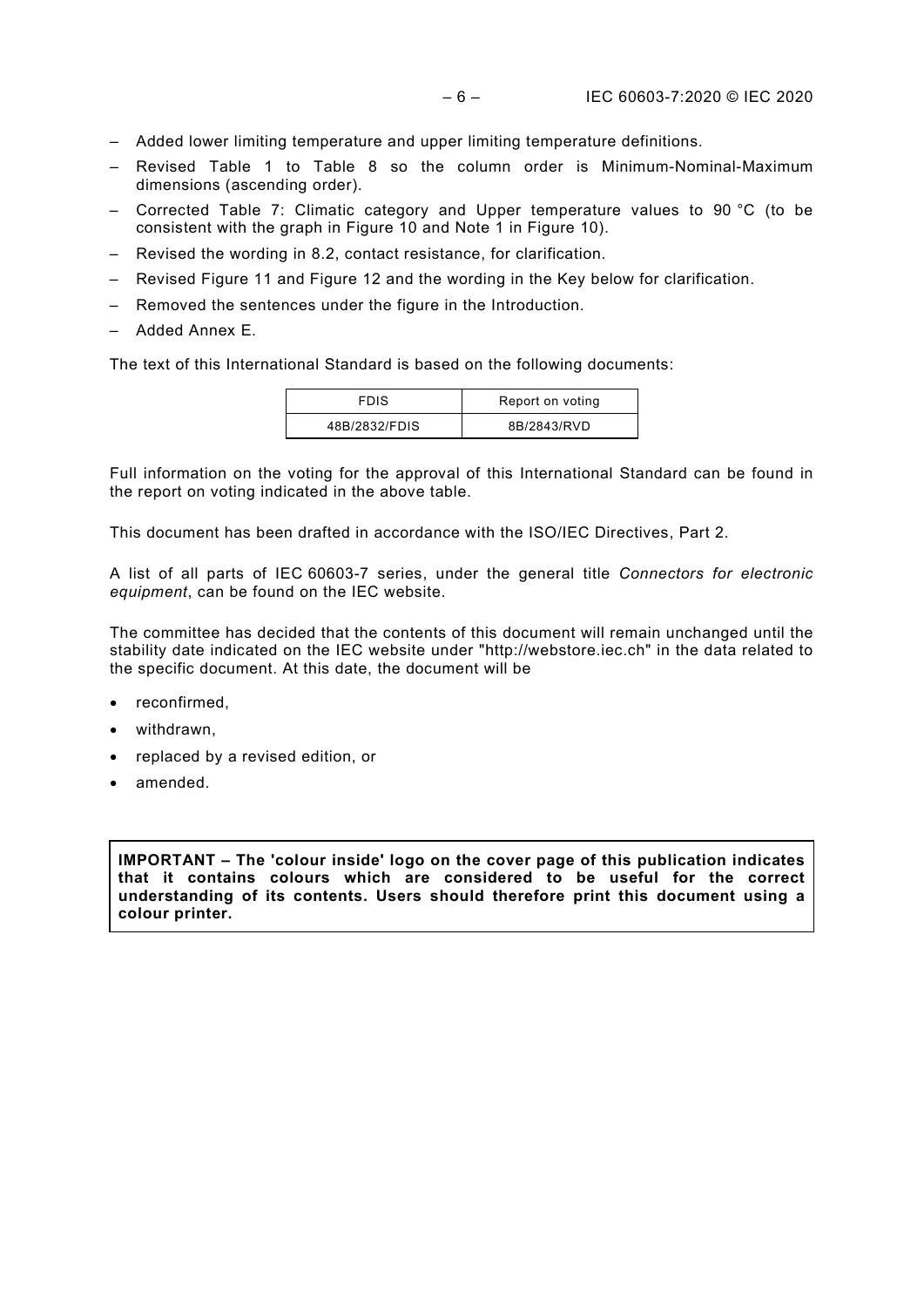## INTRODUCTION

<span id="page-6-0"></span>IEC 60603-7 is the base specification of the whole series. Subsequent specifications do not duplicate information given in the base document, but list only additional requirements. For complete specifications regarding a component of a higher numbered document, all lower numbered documents must be considered as well. [Figure 1](#page-6-1) shows the interrelation of the documents.



IEC

<span id="page-6-1"></span>**Figure 1 – IEC 60603-7 family document diagram**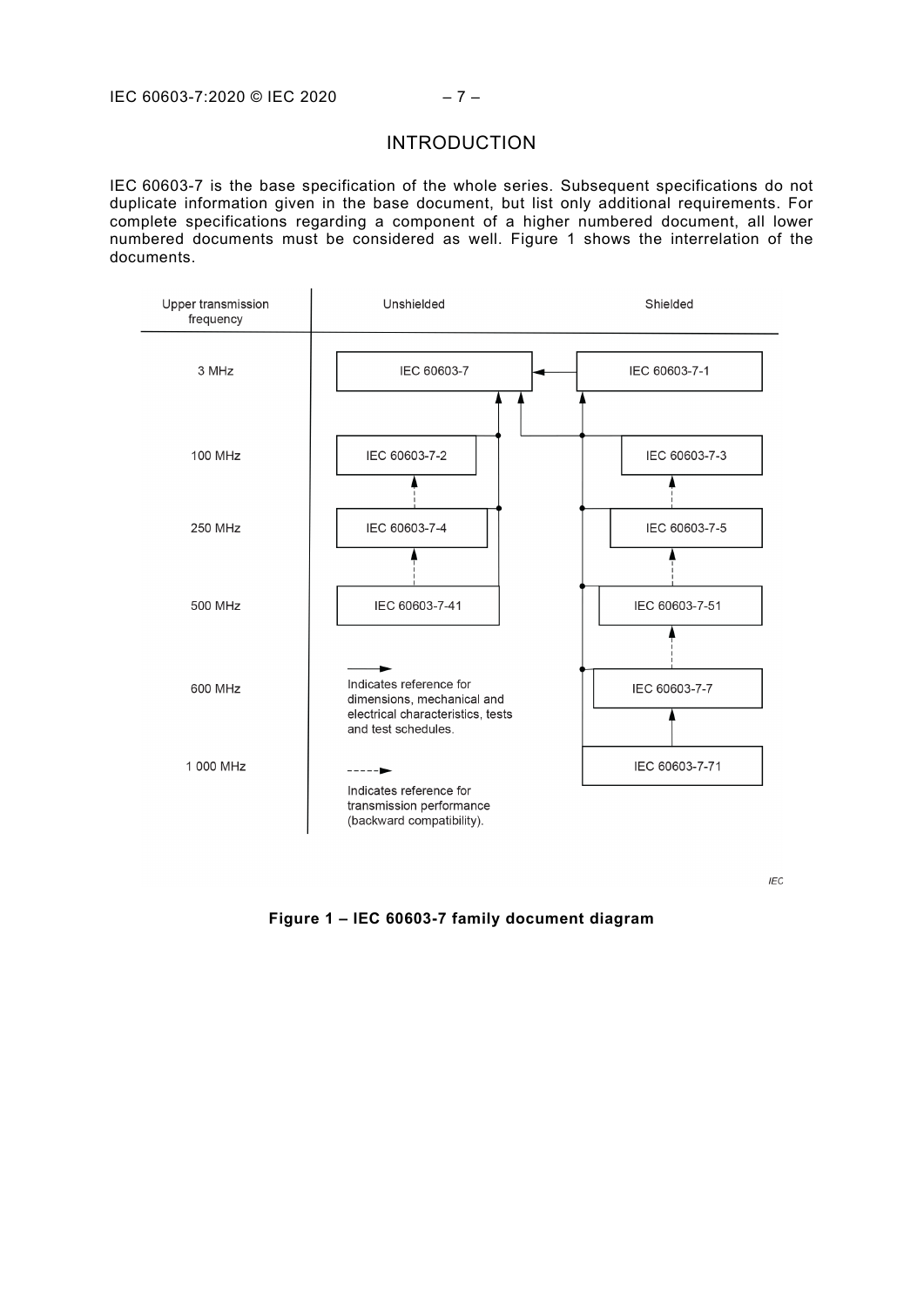# **CONNECTORS FOR ELECTRONIC EQUIPMENT –**

# **Part 7: Detail specification for 8-way, unshielded, free and fixed connectors**

### <span id="page-7-0"></span>**1 Scope**

This part of IEC 60603-7 covers 8-way, unshielded, free and fixed connectors and is intended to specify the common dimensions (interface dimensions), mechanical, electrical and environmental characteristics and tests for the family of IEC 60603-7-x connectors.

These connectors are intermateable (according to IEC 61076-1 level 2) and interoperable with other IEC 60603-7 series connectors.

## <span id="page-7-1"></span>**2 Normative references**

The following documents are referred to in the text in such a way that some or all of their content constitutes requirements of this document. For dated references, only the edition cited applies. For undated references, the latest edition of the referenced document (including any amendments) applies.

IEC 60050-581:2008, *International Electrotechnical Vocabulary (IEV) – Part 581: Electromechanical components for electronic equipment*

IEC 60068-1, *Environmental testing – Part 1: General and guidance*

IEC 60068-2-38: *Environmental testing – Part 2-38: Tests – Test Z/AD: Composite temperature/humidity cyclic test*

IEC 60352-2, *Solderless connections – Part 2: Crimped connections – General requirements, test methods and practical guidance*

IEC 60352-3, *Solderless connections – Part 3: Accessible insulation displacement (ID) connections – General requirements, test methods and practical guidance*

IEC 60352-4, *Solderless connections – Part 4: Non-accessible insulation displacement (ID) connections – General requirements, test methods and practical guidance*

IEC 60352-5, *Solderless connections – Part 5: Press-in connections – General requirements, test methods and practical guidance*

IEC 60352-6, *Solderless connections – Part 6: Insulation piercing connections – General requirements, test methods and practical guidance*

IEC 60352-7, *Solderless connections – Part 7: Spring clamp connections – General requirements, test methods and practical guidance*

IEC 60512-1, *Connectors for electrical and electronic equipment – Tests and measurements – Part 1: Generic specification*

IEC 60512-1-1, *Connectors for electronic equipment – Tests and measurements – Part 1-1: General examination – Test 1a: Visual examination*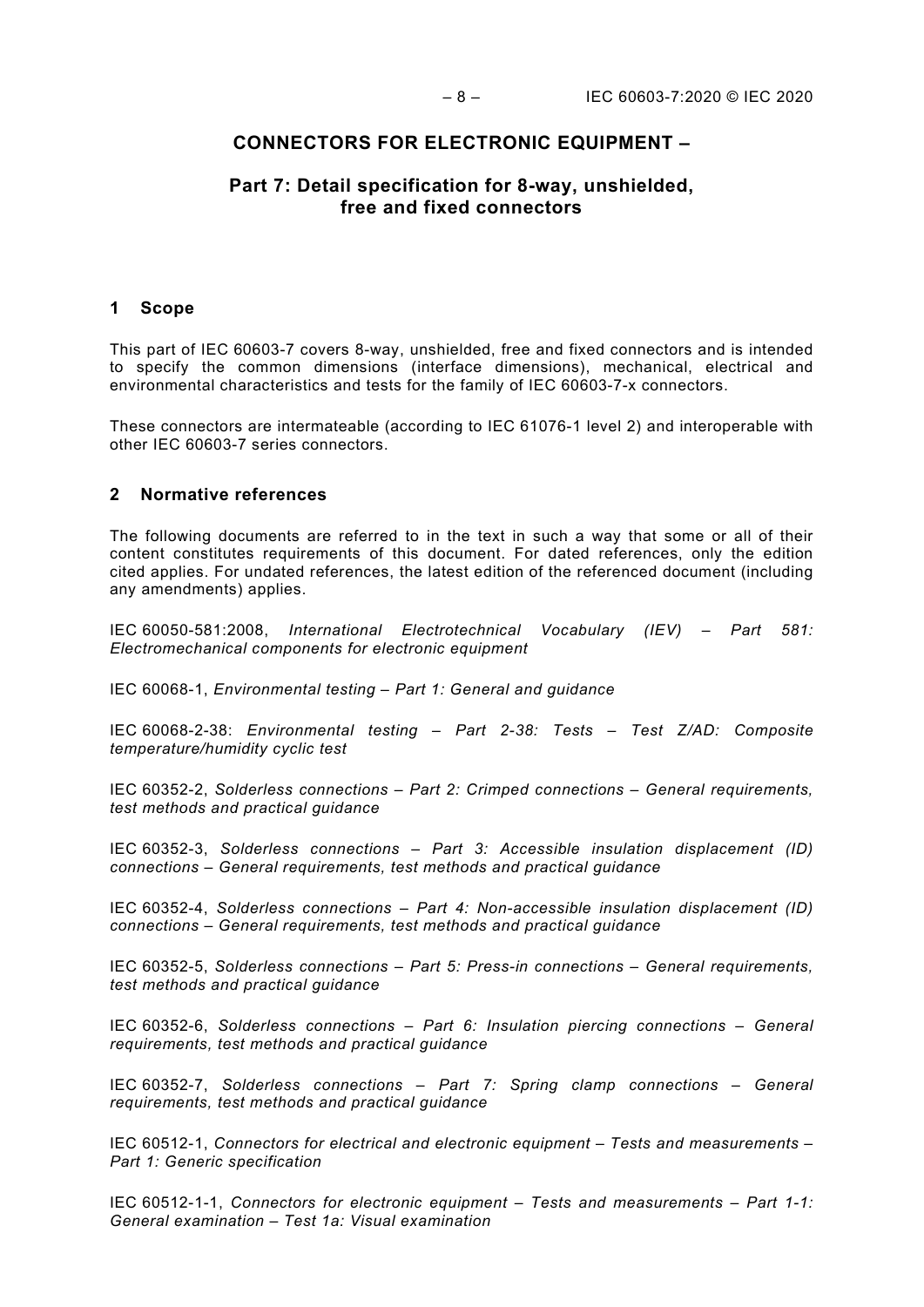IEC 60603-7:2020 © IEC 2020  $-9-$ 

IEC 60512-1-2, *Connectors for electronic equipment – Tests and measurements – Part 1-2: General examination – Test 1b: Examination of dimensions and mass*

IEC 60512-1-100, *Connectors for electronic equipment – Tests and measurements – Part 1- 100: General – Applicable publications*

IEC 60512-2-1, *Connectors for electronic equipment – Tests and measurements – Part 2-1: Electrical continuity and contact resistance tests – Test 2a: Contact resistance – Millivolt level method*

IEC 60512-2-5, *Connectors for electronic equipment – Tests and measurements – Part 2-5: Electrical continuity and contact resistance tests – Test 2e: Contact disturbance*

IEC 60512-3-1, *Connectors for electronic equipment – Tests and measurements – Part 3-1: Insulation tests – Test 3a: Insulation resistance*

IEC 60512-4-1, *Connectors for electronic equipment – Tests and measurements – Part 4-1: Voltage stress tests – Test 4a: Voltage proof*

IEC 60512-5-2, *Connectors for electronic equipment – Tests and measurements – Part 5-2: Current-carrying capacity tests – Test 5b: Current-temperature derating*

IEC 60512-6-4, *Connectors for electronic equipment – Tests and measurements – Part 6-4: Dynamic stress tests – Test 6d: Vibration (sinusoidal)*

IEC 60512-9-1*, Connectors for electronic equipment – Tests and measurements – Part 9-1: Endurance tests – Test 9a: Mechanical operation*

IEC 60512-9-2, *Connectors for electronic equipment – Tests and measurements – Part 9-2: Endurance tests – Test 9b: Electrical load and temperature*

IEC 60512-11-4, *Connectors for electronic equipment – Tests and measurements – Part 11-4: Climatic tests – Test 11d: Rapid change of temperature*

IEC 60512-11-7, *Connectors for electronic equipment – Tests and measurements – Part 11-7: Climatic tests – Test 11g: Flowing mixed gas corrosion test*

IEC 60512-13-2, *Connectors for electronic equipment – Tests and measurements – Part 13-2: Mechanical operation tests – Test 13b: Insertion and withdrawal forces*

IEC 60512-15-6, *Connectors for electronic equipment – Tests and measurements – Part 15-6: Connector tests (mechanical) – Test 15f: Effectiveness of connector coupling devices*

IEC 60603-7 (all parts), *Connectors for electronic equipment*

IEC 60664-1, *Insulation coordination for equipment within low-voltage systems – Part 1: Principles, requirements and tests*

IEC 61076-1:2006, *Connectors for electronic equipment – Product requirements – Part 1: Generic specification*

IEC 61076-3, *Connectors for electronic equipment – Product requirements – Part 3: Rectangular connectors – Sectional specification*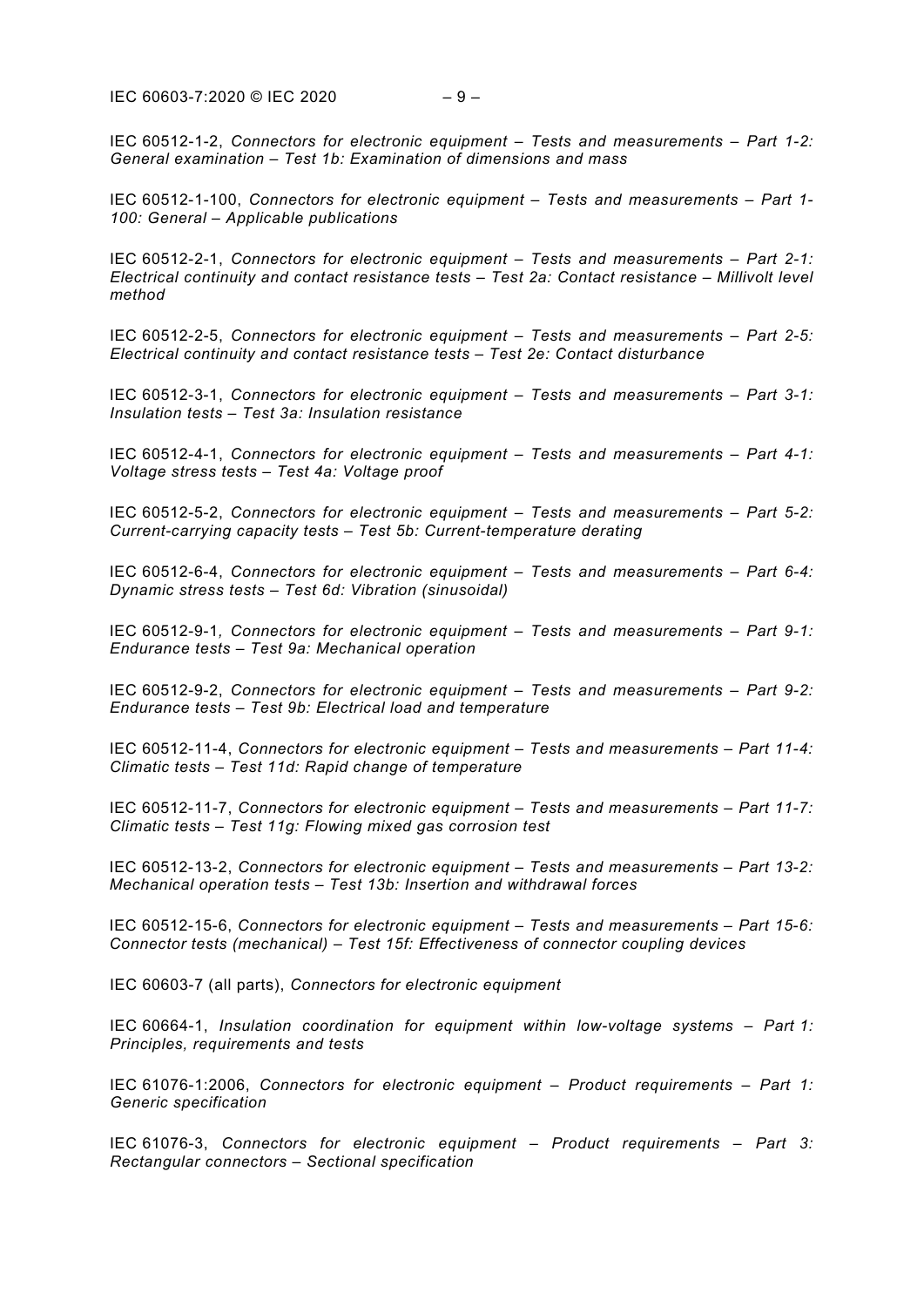IEC 61156-2, *Multicore and symmetrical pair/quad cables for digital communications – Part 2: Symmetrical pair/quad cables with transmission characteristics up to 100 MHz – Horizontal floor wiring – Sectional specification*

IEC 61156-3, *Multicore and symmetrical pair/quad cables for digital communications – Part 3: Work area cable – Sectional specification*

IEC 61156-4, *Multicore and symmetrical pair/quad cables for digital communications – Part 4: Riser cables – Sectional specification*

IEC 61156-5, *Multicore and symmetrical pair/quad cables for digital communications – Part 5: Symmetrical pair/quad cables with transmission characteristics up to 1 000 MHz – Horizontal floor wiring – Sectional specification*

IEC 61156-6, *Multicore and symmetrical pair/quad cables for digital communications – Part 6: Symmetrical pair/quad cables with transmission characteristics up to 1 000 MHz – Work area wiring – Sectional specification*

IEC 61156-7, *Multicore and symmetrical pair/quad cables for digital communications – Part 7: Symmetrical pair cables with transmission characteristics up to 1 200 MHz – Sectional specification for digital and analog communication cables*

IEC 61760-3, *Surface mounting technology – Part 3: Standard method for the specification of components for through hole reflow (THR) soldering*

IEC TR 63040, *Guidance on clearances and creepage distances in particular for distances equal to or less than 2 mm – Test results of research on influencing parameters*

ISO/IEC 11801-1, *Information technology – Generic cabling for customer premises – Part 1: General requirements*

ISO 1302, *Geometrical Product Specifications (GPS) – Indication of surface texture in technical product documentation*

ITU-T Recommendation K.20:2000[1](#page-9-1), *Resistibility of telecommunication equipment installed in a telecommunications centre to overvoltages and overcurrents*

<span id="page-9-0"></span>ITU-T Recommendation K.44:2000[2,](#page-9-2) *Resistibility tests for telecommunication equipment exposed to overvoltages and overcurrents – Basic Recommendation*

\_\_\_\_\_\_\_\_\_\_\_\_\_

<span id="page-9-1"></span><sup>1</sup> This document has been replaced by a new edition (2003), but for the purposes of this document, the 2000 edition is cited.

<span id="page-9-2"></span><sup>2</sup> This document has been replaced by a new edition (2003), but for the purposes of this document, the 2000 edition is cited.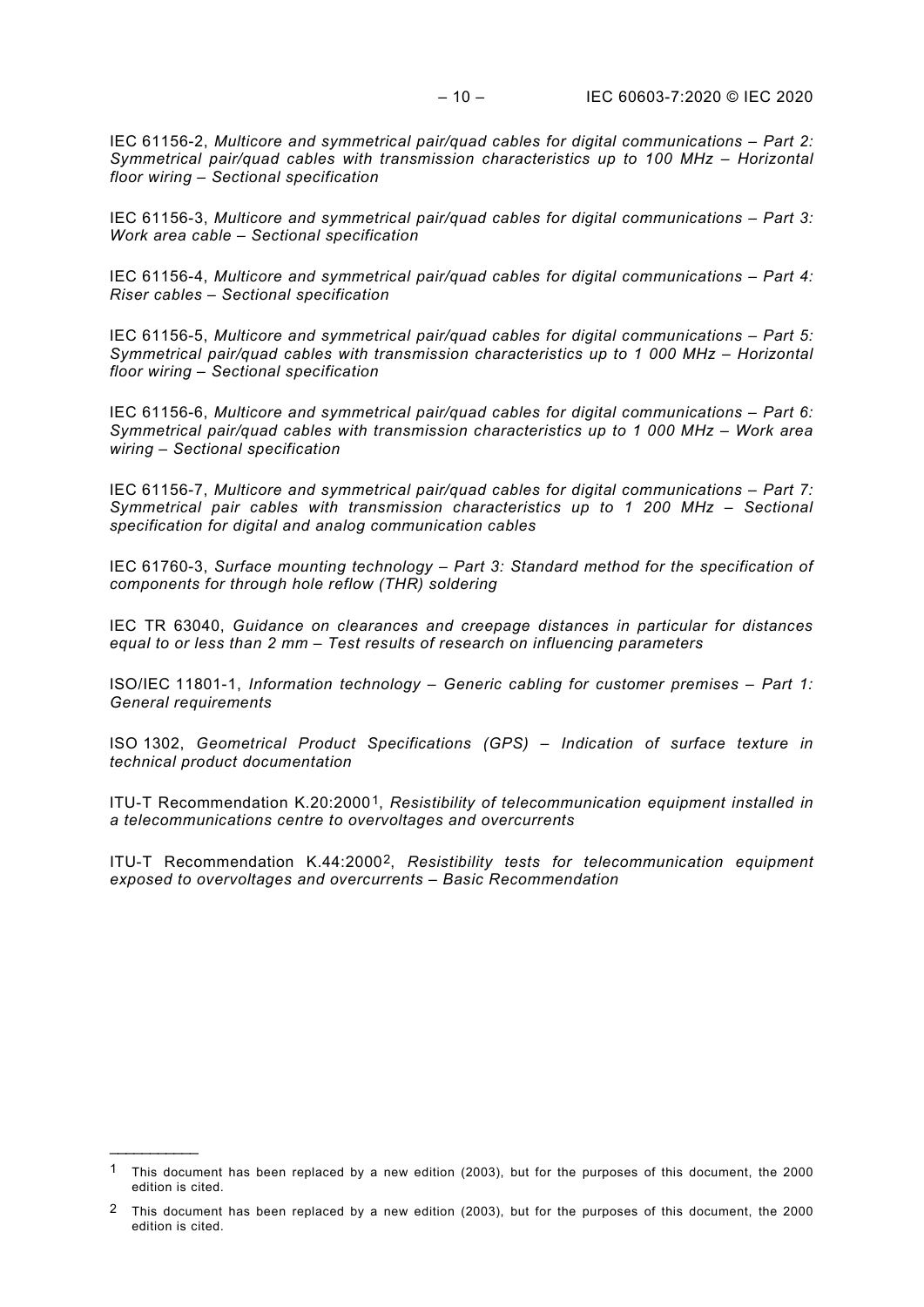# SOMMAIRE

| 1 |                |                                                                    |  |
|---|----------------|--------------------------------------------------------------------|--|
| 2 |                |                                                                    |  |
| 3 |                |                                                                    |  |
| 4 |                |                                                                    |  |
|   | 4.1            | Vue représentant les embases et les fiches types (voir Figure 2)65 |  |
|   | 4.2            |                                                                    |  |
|   | 4.2.1          |                                                                    |  |
|   | 4.2.2          |                                                                    |  |
|   | 4.2.3          |                                                                    |  |
|   | 4.2.4          |                                                                    |  |
| 5 |                |                                                                    |  |
|   | 5.1            |                                                                    |  |
|   | 5.2            |                                                                    |  |
|   | 5.2.1          |                                                                    |  |
|   | 5.2.2          |                                                                    |  |
| 6 |                |                                                                    |  |
|   | 6.1            |                                                                    |  |
|   | 6.2            |                                                                    |  |
| 7 |                |                                                                    |  |
|   | 7.1            |                                                                    |  |
|   | 7.2            |                                                                    |  |
|   | 7.3            |                                                                    |  |
|   | 7.4            |                                                                    |  |
|   | 7.4.1          |                                                                    |  |
|   | 7.4.2          |                                                                    |  |
|   | 7.4.3          | Taux de réduction de l'intensité en fonction de la température80   |  |
|   | 7.4.4          |                                                                    |  |
|   | 7.4.5          |                                                                    |  |
|   | 7.4.6<br>7.4.7 |                                                                    |  |
|   | 7.4.8          |                                                                    |  |
|   | 7.5            |                                                                    |  |
|   | 7.6            |                                                                    |  |
|   | 7.6.1          |                                                                    |  |
|   | 7.6.2          |                                                                    |  |
|   | 7.6.3          |                                                                    |  |
| 8 |                |                                                                    |  |
|   | 8.1            |                                                                    |  |
|   | 8.2            |                                                                    |  |
|   | 8.3            |                                                                    |  |
|   | 8.4            |                                                                    |  |
|   | 8.5            |                                                                    |  |
|   | 8.6            |                                                                    |  |
|   |                |                                                                    |  |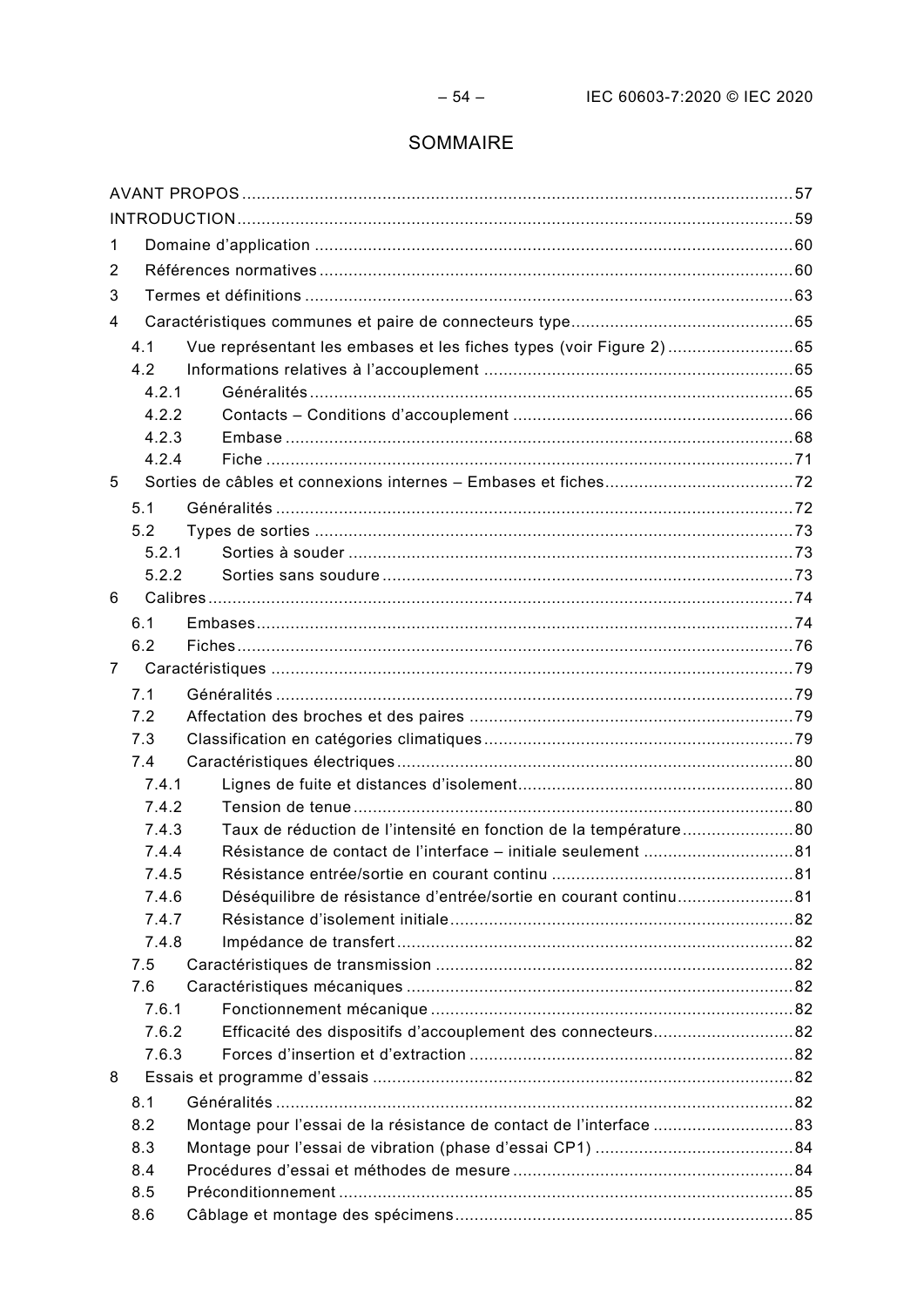| 8.6.1      |                                                                                |  |
|------------|--------------------------------------------------------------------------------|--|
| 8.6.2      |                                                                                |  |
| 8.7        |                                                                                |  |
| 8.7.1      |                                                                                |  |
| 8.7.2      |                                                                                |  |
| 8.7.3      |                                                                                |  |
|            |                                                                                |  |
| A.1        |                                                                                |  |
| A.2        |                                                                                |  |
| A.3        |                                                                                |  |
| A.4        |                                                                                |  |
| A.5        | Annexe B (normative) Fonctionnement mécanique du dispositif de verrouillage98  |  |
|            |                                                                                |  |
| B.1<br>B.2 |                                                                                |  |
| B.3        |                                                                                |  |
| B.4        |                                                                                |  |
|            |                                                                                |  |
| C.1        |                                                                                |  |
| C.2        |                                                                                |  |
|            | Annexe D (normative) Informations concernant le connecteur Keystone 100        |  |
| D.1        | Embase, contacts femelles de type Keystone - Type A, variante 03 dans          |  |
|            |                                                                                |  |
| D.2        | Dimensions de montage pour le connecteur de type Keystone, type A,             |  |
|            |                                                                                |  |
| E.1        |                                                                                |  |
| E.2        |                                                                                |  |
| E.3        |                                                                                |  |
| E.4        |                                                                                |  |
| E.5        |                                                                                |  |
| E.6        |                                                                                |  |
| E.7        |                                                                                |  |
|            |                                                                                |  |
|            |                                                                                |  |
|            | Figure 1 - Schéma présentant les relations entre les documents de la série     |  |
|            |                                                                                |  |
|            |                                                                                |  |
|            |                                                                                |  |
|            |                                                                                |  |
|            |                                                                                |  |
|            |                                                                                |  |
|            |                                                                                |  |
|            |                                                                                |  |
|            |                                                                                |  |
|            | Figure 10 - Affectation des broches et des paires d'une embase (vue de face du |  |
|            |                                                                                |  |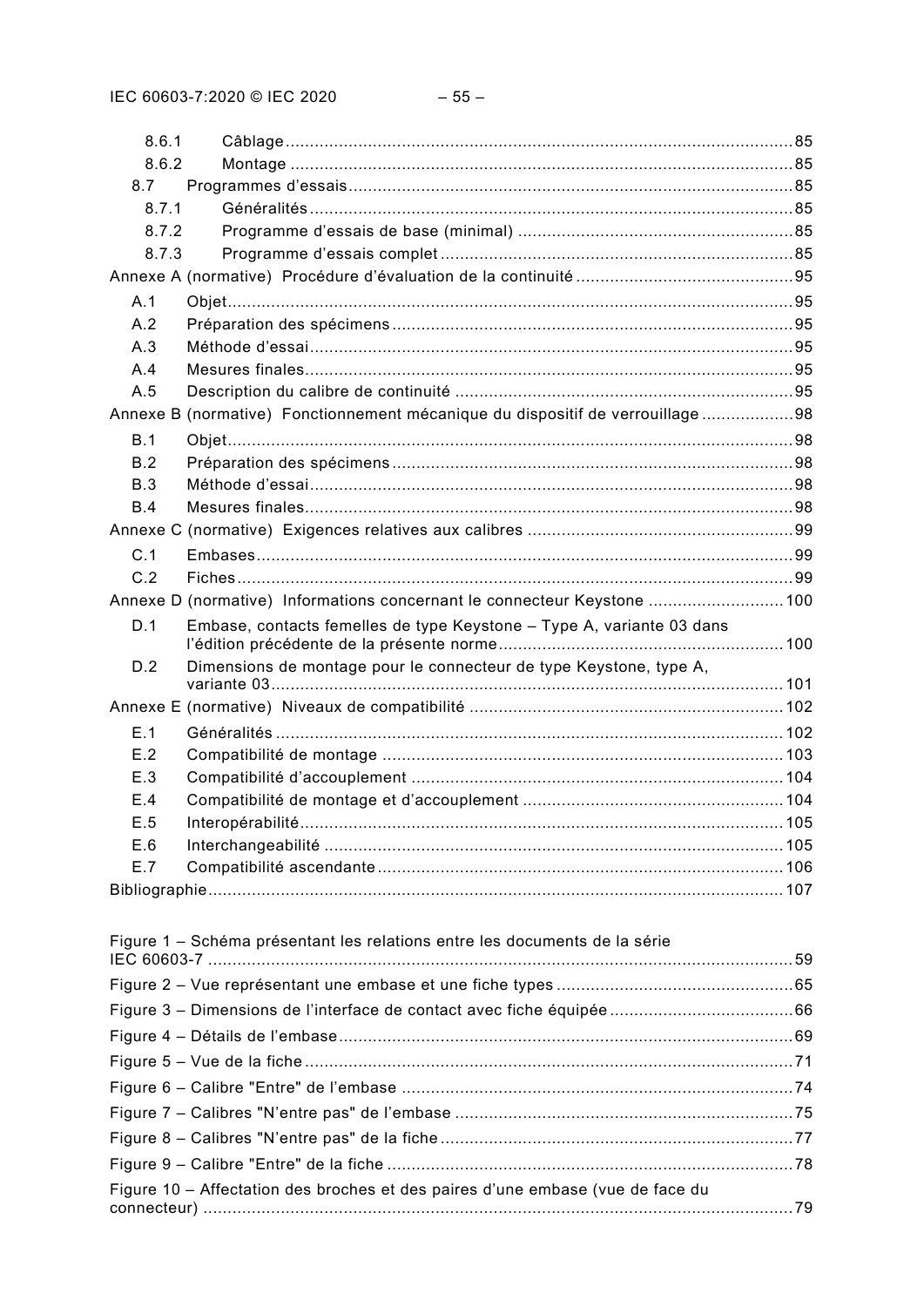| Figure 12 - Montage pour l'essai de la résistance de contact de l'interface 83 |  |
|--------------------------------------------------------------------------------|--|
|                                                                                |  |
|                                                                                |  |
|                                                                                |  |
|                                                                                |  |
|                                                                                |  |
|                                                                                |  |
|                                                                                |  |
|                                                                                |  |
|                                                                                |  |
|                                                                                |  |
|                                                                                |  |
|                                                                                |  |
|                                                                                |  |
|                                                                                |  |
|                                                                                |  |
|                                                                                |  |
|                                                                                |  |
|                                                                                |  |
|                                                                                |  |
|                                                                                |  |
|                                                                                |  |
|                                                                                |  |
|                                                                                |  |
|                                                                                |  |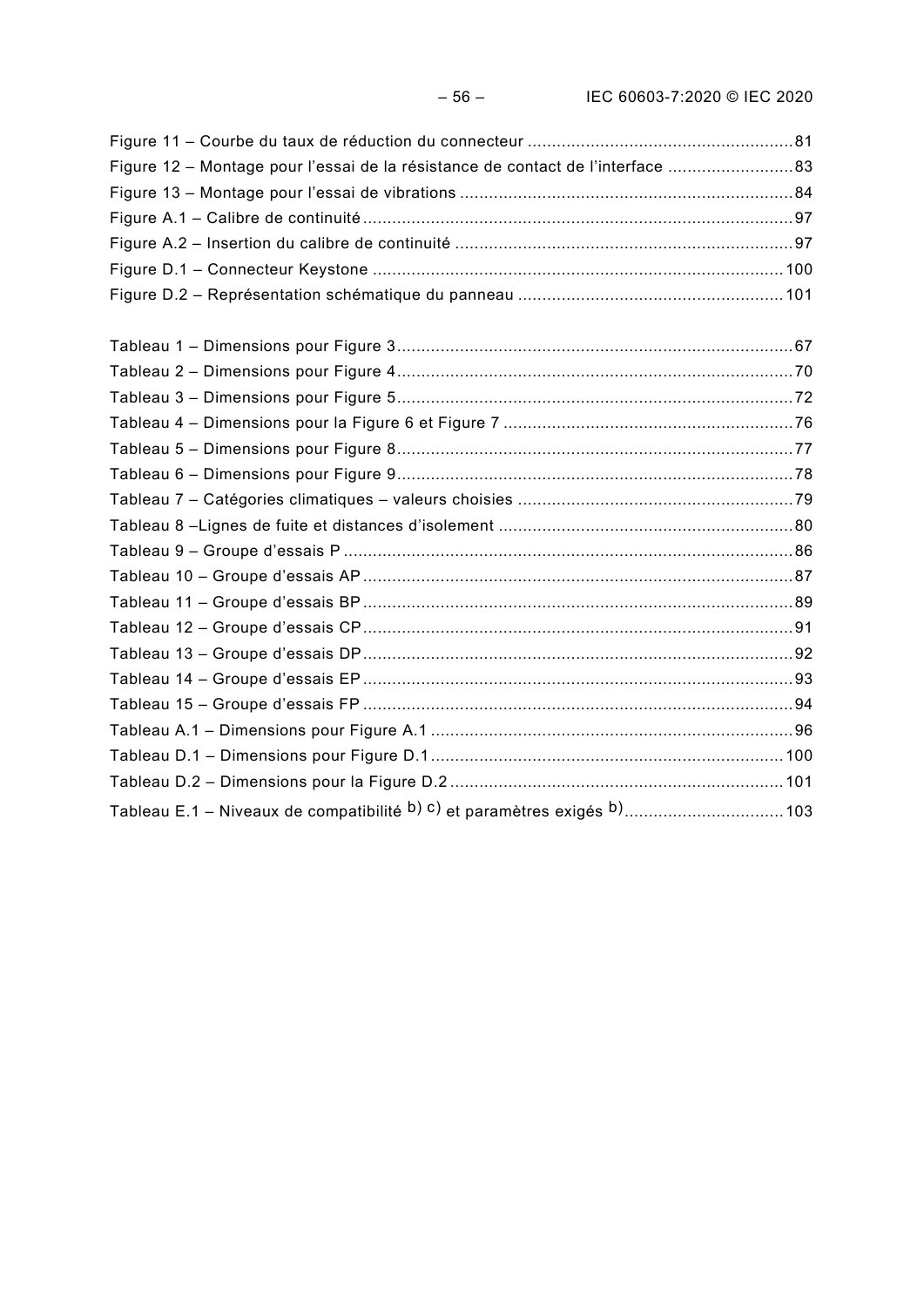# COMMISSION ÉLECTROTECHNIQUE INTERNATIONALE \_\_\_\_\_\_\_\_\_\_\_\_

# **CONNECTEURS POUR ÉQUIPEMENTS ÉLECTRONIQUES –**

## **Partie 7: Spécification particulière pour les fiches et les embases non écrantées à 8 voies**

# AVANT PROPOS

- <span id="page-13-0"></span>1) La Commission Electrotechnique Internationale (IEC) est une organisation mondiale de normalisation composée de l'ensemble des comités électrotechniques nationaux (Comités nationaux de l'IEC). L'IEC a pour objet de favoriser la coopération internationale pour toutes les questions de normalisation dans les domaines de l'électricité et de l'électronique. A cet effet, l'IEC – entre autres activités – publie des Normes internationales, des Spécifications techniques, des Rapports techniques, des Spécifications accessibles au public (PAS) et des Guides (ci-après dénommés "Publication(s) de l'IEC"). Leur élaboration est confiée à des comités d'études, aux travaux desquels tout Comité national intéressé par le sujet traité peut participer. Les organisations internationales, gouvernementales et non gouvernementales, en liaison avec l'IEC, participent également aux travaux. L'IEC collabore étroitement avec l'Organisation Internationale de Normalisation (ISO), selon des conditions fixées par accord entre les deux organisations.
- 2) Les décisions ou accords officiels de l'IEC concernant les questions techniques représentent, dans la mesure du possible, un accord international sur les sujets étudiés, étant donné que les Comités nationaux de l'IEC intéressés sont représentés dans chaque comité d'études.
- 3) Les Publications de l'IEC se présentent sous la forme de recommandations internationales et sont agréées comme telles par les Comités nationaux de l'IEC. Tous les efforts raisonnables sont entrepris afin que l'IEC s'assure de l'exactitude du contenu technique de ses publications; l'IEC ne peut pas être tenue responsable de l'éventuelle mauvaise utilisation ou interprétation qui en est faite par un quelconque utilisateur final.
- 4) Dans le but d'encourager l'uniformité internationale, les Comités nationaux de l'IEC s'engagent, dans toute la mesure possible, à appliquer de façon transparente les Publications de l'IEC dans leurs publications nationales et régionales. Toutes divergences entre toutes Publications de l'IEC et toutes publications nationales ou régionales correspondantes doivent être indiquées en termes clairs dans ces dernières.
- 5) L'IEC elle-même ne fournit aucune attestation de conformité. Des organismes de certification indépendants fournissent des services d'évaluation de conformité et, dans certains secteurs, accèdent aux marques de conformité de l'IEC. L'IEC n'est responsable d'aucun des services effectués par les organismes de certification indépendants.
- 6) Tous les utilisateurs doivent s'assurer qu'ils sont en possession de la dernière édition de cette publication.
- 7) Aucune responsabilité ne doit être imputée à l'IEC, à ses administrateurs, employés, auxiliaires ou mandataires, y compris ses experts particuliers et les membres de ses comités d'études et des Comités nationaux de l'IEC, pour tout préjudice causé en cas de dommages corporels et matériels, ou de tout autre dommage de quelque nature que ce soit, directe ou indirecte, ou pour supporter les coûts (y compris les frais de justice) et les dépenses découlant de la publication ou de l'utilisation de cette Publication de l'IEC ou de toute autre Publication de l'IEC, ou au crédit qui lui est accordé.
- 8) L'attention est attirée sur les références normatives citées dans cette publication. L'utilisation de publications référencées est obligatoire pour une application correcte de la présente publication.
- 9) L'attention est attirée sur le fait que certains des éléments de la présente Publication de l'IEC peuvent faire l'objet de droits de brevet. L'IEC ne saurait être tenue pour responsable de ne pas avoir identifié de tels droits de brevets et de ne pas avoir signalé leur existence.

La Norme internationale IEC 60603-7 a été établie par le sous-comité 48B: Connecteurs électriques, du comité d'études 48 de l'IEC: Connecteurs électriques et structures mécaniques pour les équipements électriques et électroniques.

Cette quatrième édition annule et remplace la troisième édition publiée en 2008, l'Amendement 1:2011 et l'Amendement 2:2019. Cette édition constitue une révision technique.

Cette édition inclut les modifications techniques majeures suivantes par rapport à la précédente édition:

- Révision des définitions de la compatibilité d'accouplement et de l'interopérabilité; ajout de nouvelles définitions.
- Correction de la ligne de cote AZ2 à la Figure 5.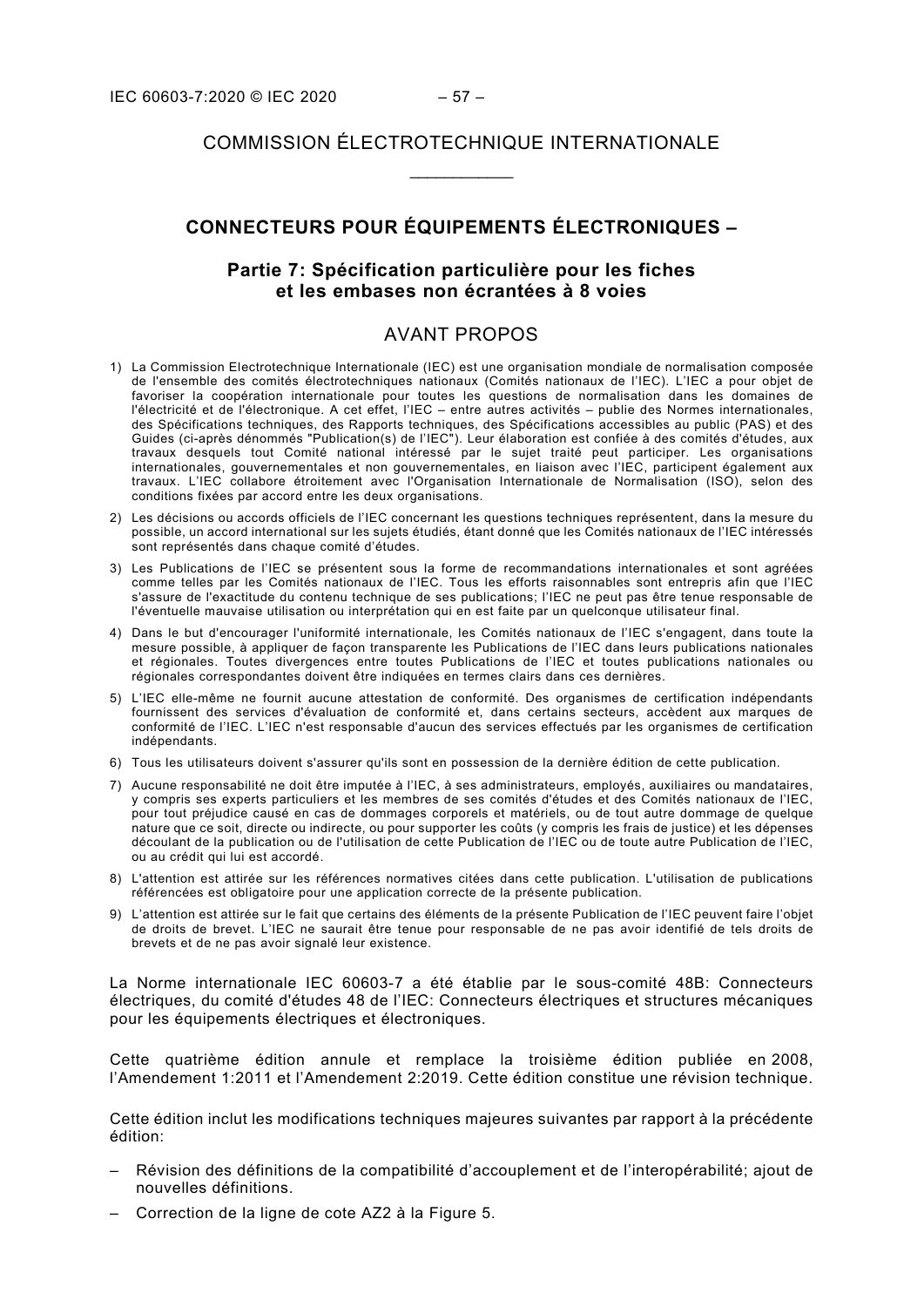- Correction de la ligne de cote F1 à la Figure A.1.
- Révision de la référence à l'ISO/IEC 11801, devenant ISO/IEC 11801-1.
- Ajout des définitions de la température limite inférieure et de la température limite supérieure.
- Révision des Tableau 1 à Tableau 8 de sorte que l'ordre des colonnes corresponde à l'ordre croissant des valeurs, soit "Minimales", "Nominales", "Maximales".
- correction du Tableau 7: correction de la colonne "Catégorie climatique" et de la colonne "Température supérieure", qui spécifie désormais une valeur de 90 °C (à des fins de cohérence avec le graphique de la Figure 10 et la Note 1 de la Figure 10).
- Révision, à des fins de clarification, de la formulation en 8.2, Disposition pour l'essai de la résistance de contact.
- Révision de la Figure 11 et de la Figure 12, et de la formulation dans les légendes correspondantes, à des fins de clarification.
- Suppression des phrases présentes sous la figure, dans l'Introduction.
- Ajout de l'Annexe E.

Le texte de cette Norme internationale est issu des documents suivants:

| FDIS          | Rapport de vote |
|---------------|-----------------|
| 48B/2832/FDIS | 8B/2843/RVD     |

Le rapport de vote indiqué dans le tableau ci-dessus donne toute information sur le vote ayant abouti à l'approbation de cette Norme internationale.

Ce document a été rédigé selon les Directives ISO/IEC, Partie 2.

Une liste de toutes les parties de la série IEC 60603-7, sous le titre général *Connecteurs pour équipements électroniques*, est disponible sur le site web de l'IEC.

Le comité a décidé que le contenu de ce document ne sera pas modifié avant la date de stabilité indiquée sur le site web de l'IEC sous "http://webstore.iec.ch" dans les données relatives à la publication recherchée. A cette date, le document sera

- reconduit,
- supprimé,
- remplacé par une édition révisée, ou
- amendé.

**IMPORTANT – Le logo "colour inside" qui se trouve sur la page de couverture de cette publication indique qu'elle contient des couleurs qui sont considérées comme utiles à une bonne compréhension de son contenu. Les utilisateurs devraient, par conséquent, imprimer cette publication en utilisant une imprimante couleur.**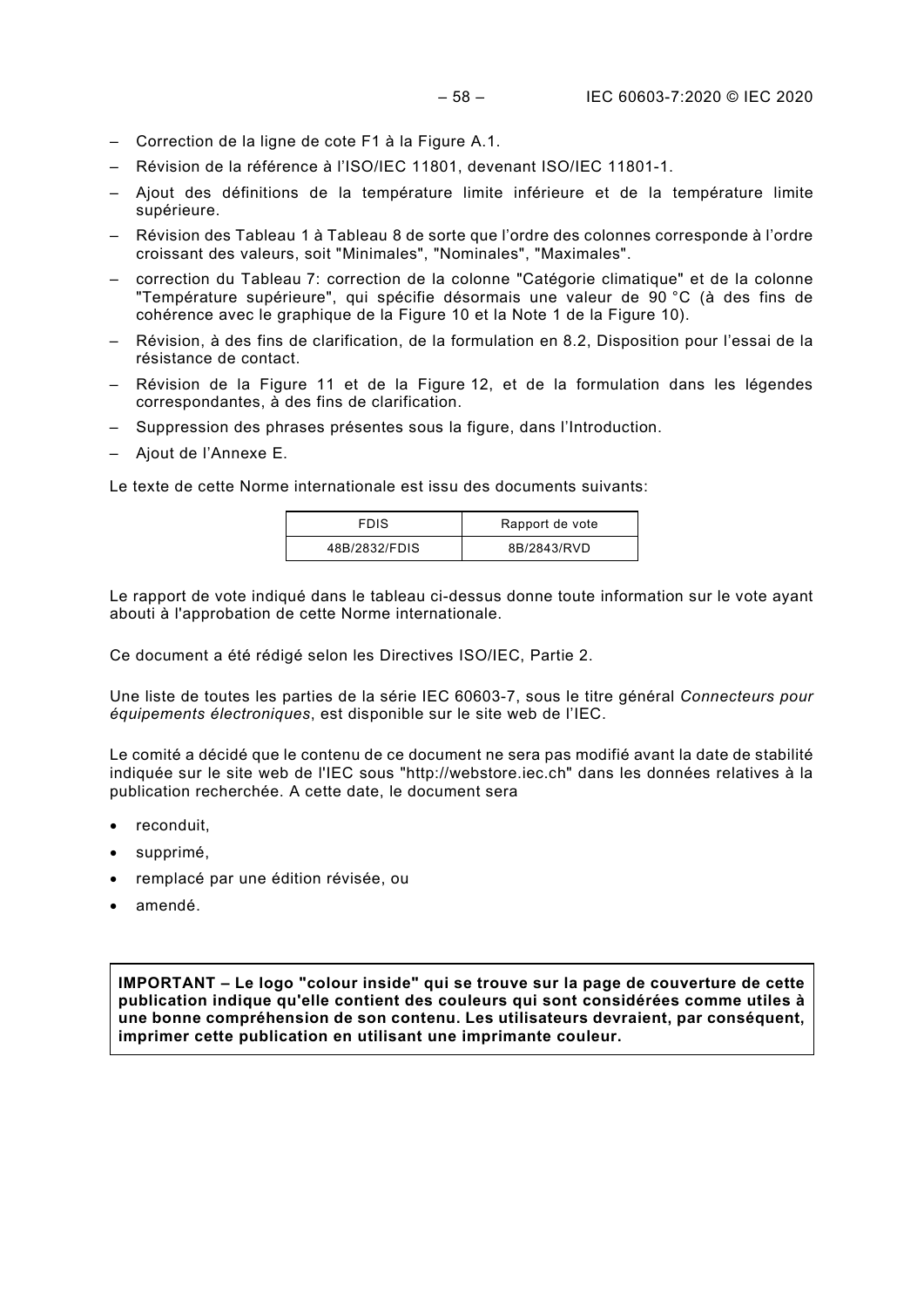## INTRODUCTION

<span id="page-15-0"></span>L'IEC 60603-7 est la spécification de base pour toute la série. Les spécifications qui en découlent ne redonnent pas les informations fournies dans le document de base mais elles stipulent uniquement les exigences supplémentaires. Pour avoir les spécifications complètes d'un composant donné lorsque le numéro du document est élevé, il faut également prendre en compte tous les documents de numérotation inférieure. La [Figure 1](#page-15-1) montre l'interrelation des documents.



 $IEC$ 

#### <span id="page-15-1"></span>**Figure 1 – Schéma présentant les relations entre les documents de la série IEC 60603-7**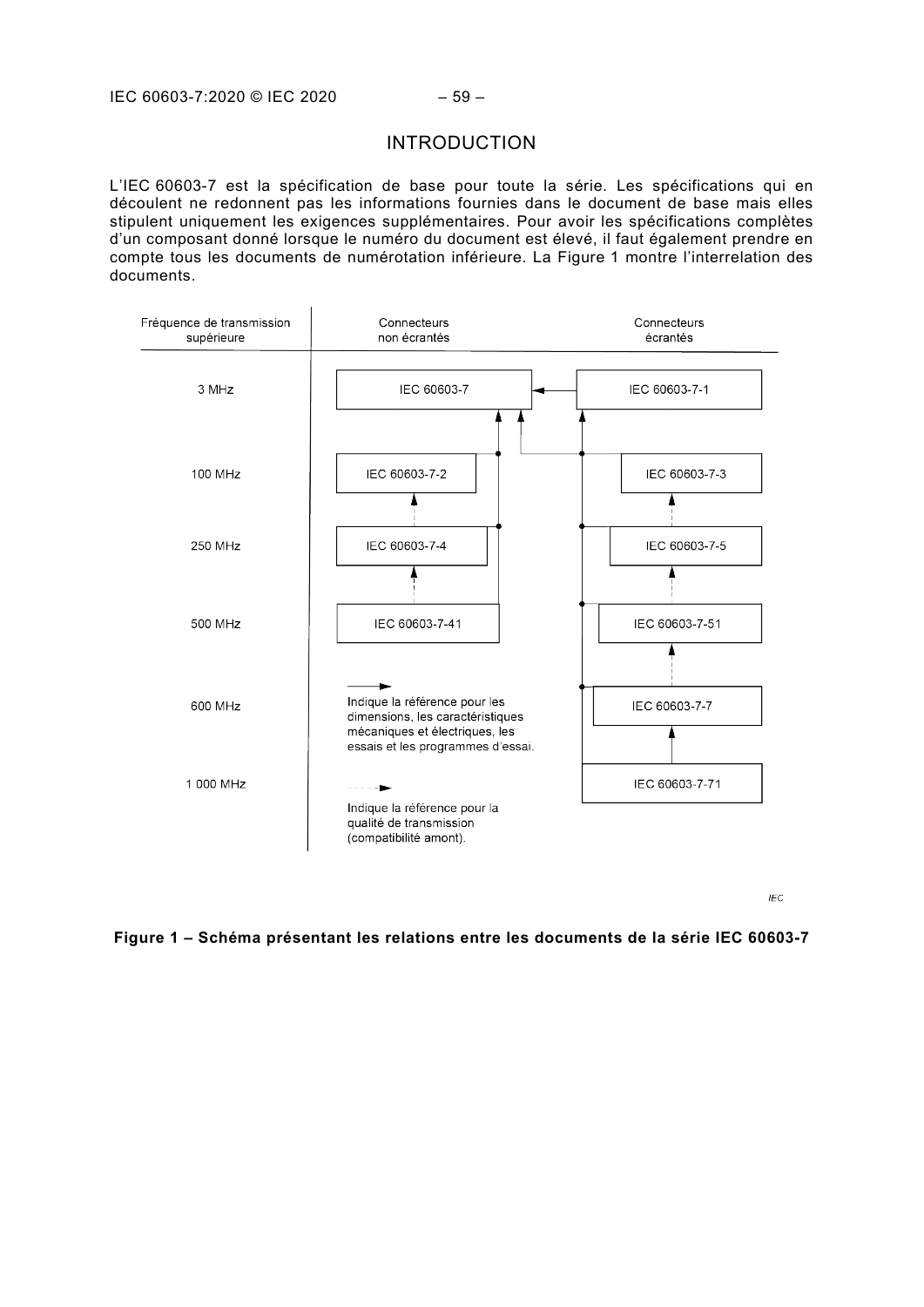## **CONNECTEURS POUR ÉQUIPEMENTS ÉLECTRONIQUES –**

# **Partie 7: Spécification particulière pour les fiches et les embases non écrantées à 8 voies**

### <span id="page-16-0"></span>**1 Domaine d'application**

La présente partie de l'IEC 60603-7 couvre les fiches et les embases non écrantées à 8 voies; elle est destinée à spécifier les dimensions communes (dimensions de l'interface), les caractéristiques mécaniques, électriques et environnementales ainsi que les essais pour la famille des connecteurs IEC 60603-7-x.

Ces connecteurs sont accouplables (conformes à l'IEC 61076-1 niveau 2) et interopérables avec les autres connecteurs de la série IEC 60603-7.

#### <span id="page-16-1"></span>**2 Références normatives**

Les documents suivants cités dans le texte constituent, pour tout ou partie de leur contenu, des exigences du présent document. Pour les références datées, seule l'édition citée s'applique. Pour les références non datées, la dernière édition du document de référence s'applique (y compris les éventuels amendements).

IEC 60050-581:2008, *Vocabulaire Electrotechnique International (IEV) – Partie 581: Composants électromécaniques pour équipements électroniques*

IEC 60068-1, *Essais d'environnement – Partie 1: Généralités et lignes directrices*

IEC 60068-2-38: *Essais d'environnement – Partie 2-38: Essais – Essai Z/AD: Essai cyclique composite de température et d'humidité*

IEC 60352-2, *Connexions sans soudure – Partie 2: Connexions serties – Exigences générales, méthodes d'essai et guide pratique*

IEC 60352-3, *Connexions sans soudure – Partie 3: Connexions autodénudantes accessibles – Règles générales, méthodes d'essai et guide pratique*

IEC 60352-4, *Connexions sans soudure – Partie 4: Connexions autodénudantes (CAD) non accessibles – Règles générales, méthodes d'essai et guide pratique*

IEC 60352-5, *Connexions sans soudure – Partie 5: Connexions insérées à force – Exigences générales, méthodes d'essai et guide pratique*

IEC 60352-6, *Connexions sans soudure – Partie 6: Connexions à percement d'isolant – Règles générales, méthodes d'essai et guide pratique*

IEC 60352-7, *Connexions sans soudure – Partie 7: Connexions à ressort – Règles générales, méthodes d'essai et guide pratique*

IEC 60512-1, *Connecteurs pour équipements électriques et électroniques – Essais et mesures – Partie 1: Spécification générique*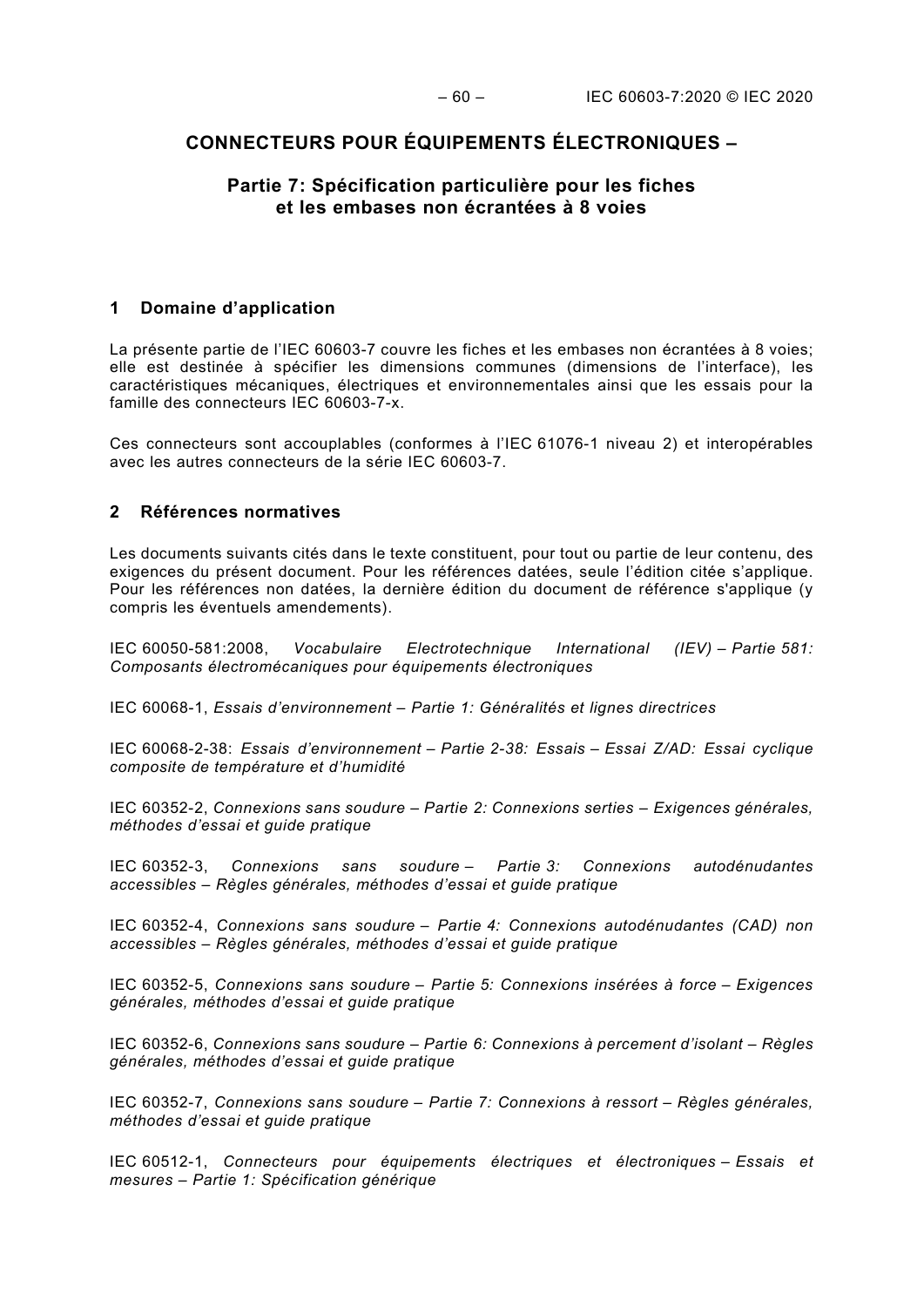IEC 60603-7:2020 © IEC 2020 – 61 –

IEC 60512-1-1, *Connecteurs pour équipements électroniques – Essais et mesures – Partie 1-1: Examen général – Essai 1a: Examen visuel*

IEC 60512-1-2, *Connecteurs pour équipements électroniques – Essais et mesures – Partie 1-2: Examen général – Essai 1b: Examen de dimensions et masse*

IEC 60512-1-100, *Connecteurs pour équipements électroniques – Essais et mesures – Partie 1-100: Généralités – Publications applicables*

IEC 60512-2-1, *Connecteurs pour équipements électroniques – Essais et mesures – Partie 2-1: Essais de continuité électrique et de résistance de contact – Essai 2a: Résistance de contact – Méthode du niveau des millivolts*

IEC 60512-2-5, *Connecteurs pour équipements électroniques – Essais et mesures – Partie 2-5: Essais de continuité électrique et de résistance de contact – Essai 2e: Perturbation de contact*

IEC 60512-3-1, *Connecteurs pour équipements électroniques – Essais et mesures – Partie 3-1: Essais d'isolement – Essai 3a: Résistance d'isolement*

IEC 60512-4-1, *Connecteurs pour équipements électroniques – Essais et mesures – Partie 4-1: Essais de contrainte diélectrique – Essai 4a: Tension de tenue*

IEC 60512-5-2, *Connecteurs pour équipements électroniques – Essais et mesures – Partie 5-2: Essais de courant limite – Essai 5b: Taux de réduction de l'intensité en fonction de la température*

IEC 60512-6-4, *Connecteurs pour équipements électroniques – Essais et mesures – Partie 6-4: Essais de contraintes dynamiques – Essai 6d: Vibrations (sinusoïdales)*

IEC 60512-9-1*, Connecteurs pour équipements électroniques – Essais et mesures – Partie 9-1: Essais d'endurance – Essai 9a: Fonctionnement mécanique*

IEC 60512-9-2, *Connecteurs pour équipements électroniques – Essais et mesures – Partie 9-2: Essais d'endurance – Essai 9b: Charge électrique et température*

IEC 60512-11-4, *Connecteurs pour équipements électroniques – Essais et mesures – Partie 11-4: Essais climatiques – Essai 11d: Variations rapides de température*

IEC 60512-11-7, *Connecteurs pour équipements électroniques – Essais et mesures – Partie 11-7: Essais climatiques – Essai 11g: Essai de corrosion dans un flux de mélange de gaz*

IEC 60512-13-2, *Connecteurs pour équipements électroniques – Essais et mesures – Partie 13-2: Essais de fonctionnement mécanique – Essai 13b: Forces d'insertion et d'extraction*

IEC 60512-15-6, *Connecteurs pour équipements électroniques – Essais et mesures – Partie 15-6: Essais (mécaniques) des connecteurs – Essai 15f: Efficacité des dispositifs d'accouplement des connecteurs*

IEC 60603-7 (toutes les parties), *Connecteurs pour équipements électroniques*

IEC 60664-1, *Coordination de l'isolement des matériels dans les systèmes (réseaux) à basse tension – Partie 1: Principes, exigences et essais*